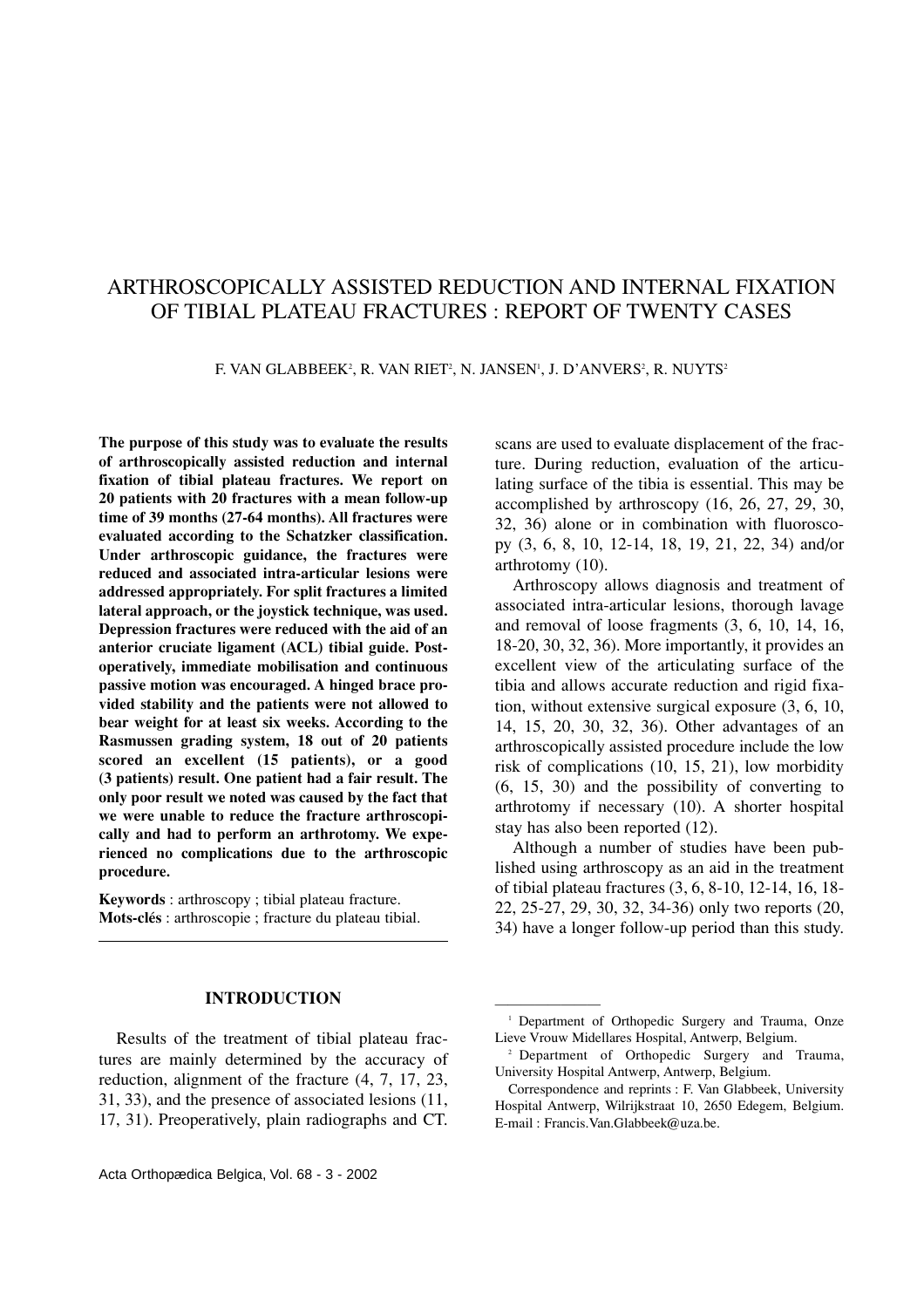| Case | Age | M/F         | Mechanism of<br>trauma | Schatzker<br>type | Associated lesions<br>Treatment of<br>associated lesions |                      | Follow-up<br>(months) | Rasmussen<br>score |
|------|-----|-------------|------------------------|-------------------|----------------------------------------------------------|----------------------|-----------------------|--------------------|
| 1    | 33  | M           | Soccer injury          | I                 |                                                          |                      | 32                    | 30                 |
| 2    | 38  | M           | Fall of wall on leg    | I                 | Partial ACL rupture,                                     |                      | 44                    | 30                 |
|      |     |             |                        |                   | patella fracture                                         |                      |                       |                    |
| 3    | 55  | M           | <b>RTA</b>             | I                 | Lateral meniscus lesion                                  | Partial meniscectomy | 23                    | 27                 |
| 4    | 59  | $\mathbf F$ | Fall                   | I                 | ACL rupture                                              |                      | 34                    | 27                 |
| 5    | 55  | M           | <b>RTA</b>             | I                 | Fibula fracture, MCL                                     |                      | 43                    | 28                 |
|      |     |             |                        |                   | grade 3, ACL rupture                                     |                      |                       |                    |
| 6    | 51  | M           | Fall                   | I                 | Lateral meniscus lesion                                  | Partial meniscectomy | 43                    | 27                 |
|      | 41  | M           | Fall                   | I                 |                                                          |                      | 30                    | 30                 |
| 8    | 48  | M           | Fall                   | $\mathbf{I}$      | Lateral meniscus lesion                                  | Partial meniscectomy | 41                    | 28                 |
| 9    | 78  | F           | Distortion             | $\mathbf{I}$      |                                                          |                      | 27                    | 24                 |
| 10   | 45  | M           | <b>RTA</b>             | $\mathbf{I}$      |                                                          |                      | 30                    | 28                 |
| 11   | 77  | F           | <b>RTA</b>             | $\mathbf{I}$      | Medial meniscus lesion                                   | Partial meniscectomy | 47                    | Failed             |
| 12   | 65  | F           | Fall                   | $\mathbf{I}$      |                                                          |                      | 24                    | 20                 |
| 13   | 18  | F           | <b>RTA</b>             | $\mathbf{I}$      |                                                          |                      | 42                    | 28                 |
| 14   | 31  | M           | Skiing                 | $\mathbf{I}$      |                                                          |                      | 64                    | 30                 |
| 15   | 54  | M           | <b>RTA</b>             | $\mathbf{I}$      | Lateral meniscus lesion                                  | Partial meniscectomy | 62                    | 28                 |
| 16   | 48  | F           | Distortion             | $\mathbf{I}$      |                                                          |                      | 44                    | 30                 |
| 17   | 48  | F           | Skiing                 | $\mathbf{I}$      | Lateral meniscus lesion                                  | Meniscus suture      | 30                    | 30                 |
| 18   | 42  | M           | <b>RTA</b>             | IV                |                                                          |                      | 47                    | 25                 |
| 19   | 36  | M           | Soccer injury          | IV                |                                                          |                      | 49                    | 30                 |
| 20   | 66  | F           | Fall                   | V                 | Lateral meniscus lesion                                  | Partial meniscectomy | 28                    | 19                 |

Table I. — Detailed overview of patient characteristics, types of lesions and results

The purpose of this study was to evaluate the results with arthroscopically assisted operative treatment of tibial plateau fractures after a mediumterm follow-up.

#### **MATERIALS AND METHODS**

We report on 20 consecutive fractures in 20 patients, (table I) with a mean age of 49 years (18 to 78 years). There were 12 men and 8 women with a mean follow-up time of 39 months (27 to 64 months). Four fractures were the result of sporting accidents (two skiing and two soccer injuries) and seven of a road traffic accident (R.T.A.) ; six fractures were the result of a fall from a height and two fractures followed a knee distortion. In one case a fallen brick wall was the cause of the fracture.

Preoperatively, all patients were assessed clinically and with plain radiographs and CT scanning. Fractures were evaluated using the Schatzker classification (table II), (fig. 1), (6, 13, 14, 21, 27, 30, 32, 33). One patient had a concomitant fibula fracture and another one had a fracture of the patella.

Surgical technique : All patients were placed in the supine position, with the affected leg in a knee holder,

suspended over the end of the table. A mid-thigh tourniquet was applied. The image intensifier and screen were situated on the contralateral side of the patient. We used the classic parapatellar, lateral and medial, arthroscopic portals. All the arthroscopic procedures were carried out with a continuous flow of physiological saline under gravity pressure. After thorough irrigation of the knee, the extent and displacement of the fracture fragments in the joint and possible associated intra-articular lesions were evaluated under direct arthroscopic view.

Bony injuries were treated according to the fracture type : for split fractures, either a limited lateral approach or the joystick principle to tilt the fracture percutaneously (34) was used. Depression fractures were reduced with the aid of the ACL tibial reconstruction guide by drilling towards the deepest point of the fracture and then overdrilling with an 8- millimetre cannulated drill. Through this cortical window, the depressed fragment was elevated with the use of a blunt bone punch. Human allograft bone was used to support the elevated fragment.

In all cases two cancellous bone screws (fig. 2) were used to fix the fracture.

In our series, 6 lateral and 1 medial meniscus lesions, 3 anterior cruciate ligament ruptures and one complete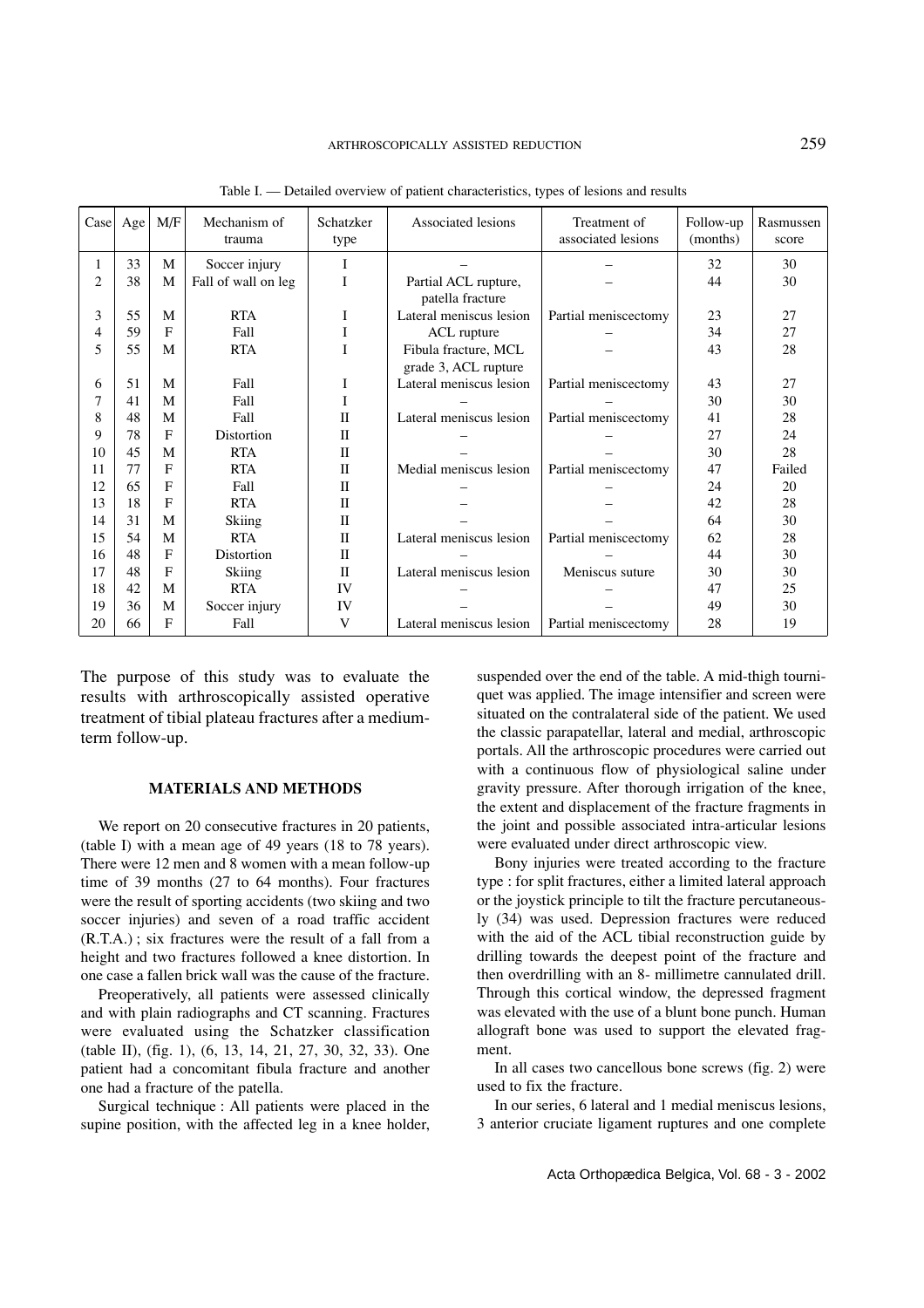

*Fig. 1.* — Preoperative xray showing a Schatzker type II tibial plateau fracture. Arthroscopic view showed approximately 3 mm displacement of the fracture fragments.

Table II. — Schatzker classification of tibia plateau frac- of two cancellous screws. tures (33)

|    | Pure cleavage           |
|----|-------------------------|
| П  | Cleavage and depression |
| Ш  | Pure central depression |
| IV | Medial condyle          |
|    | Bicondylar              |
| VI | Meta- / diaphyseal      |

medial collateral ligament tear were identified. One meniscus lesion was sutured and 6 partial meniscectomies were performed. The postoperative management was the same for all patients : immediate mobilisation was encouraged and continuous passive motion was applied (3, 6, 10, 12-14, 16, 19-22, 26, 32, 34), while a hinged brace provided stability  $(8, 10, 12-14, 19, 27,$ 32). The patients were not allowed to bear weight for six to eight weeks (6, 8, 12-14, 16, 19, 20, 22, 27). All



*Fig. 2.* — Postoperative xray showing a reduced and internally fixed Schatzker type II tibial plateau fracture fixed by means

patients were followed for an average of 39 months (27 to 64 months). All fractures had radiographically healed at the time of evaluation at the final follow-up.

The Rasmussen scoring system (table III), (13, 21, 26, 31, 32) was used to evaluate the results. This functional grading system evaluates the knee joint where subjective complaints and clinical signs are taken into account with a possible total score of 30 points. The following five categories (pain, walking capacity, extension, total range of motion and stability) are scored. A maximum of six points is attributed in each category.

A score ranging from 30 to 27 points rates as an excellent result, 26 to 20 points as a good result. A fair result ranges from 19 to 10 points and a poor result is a score of less than 10 points.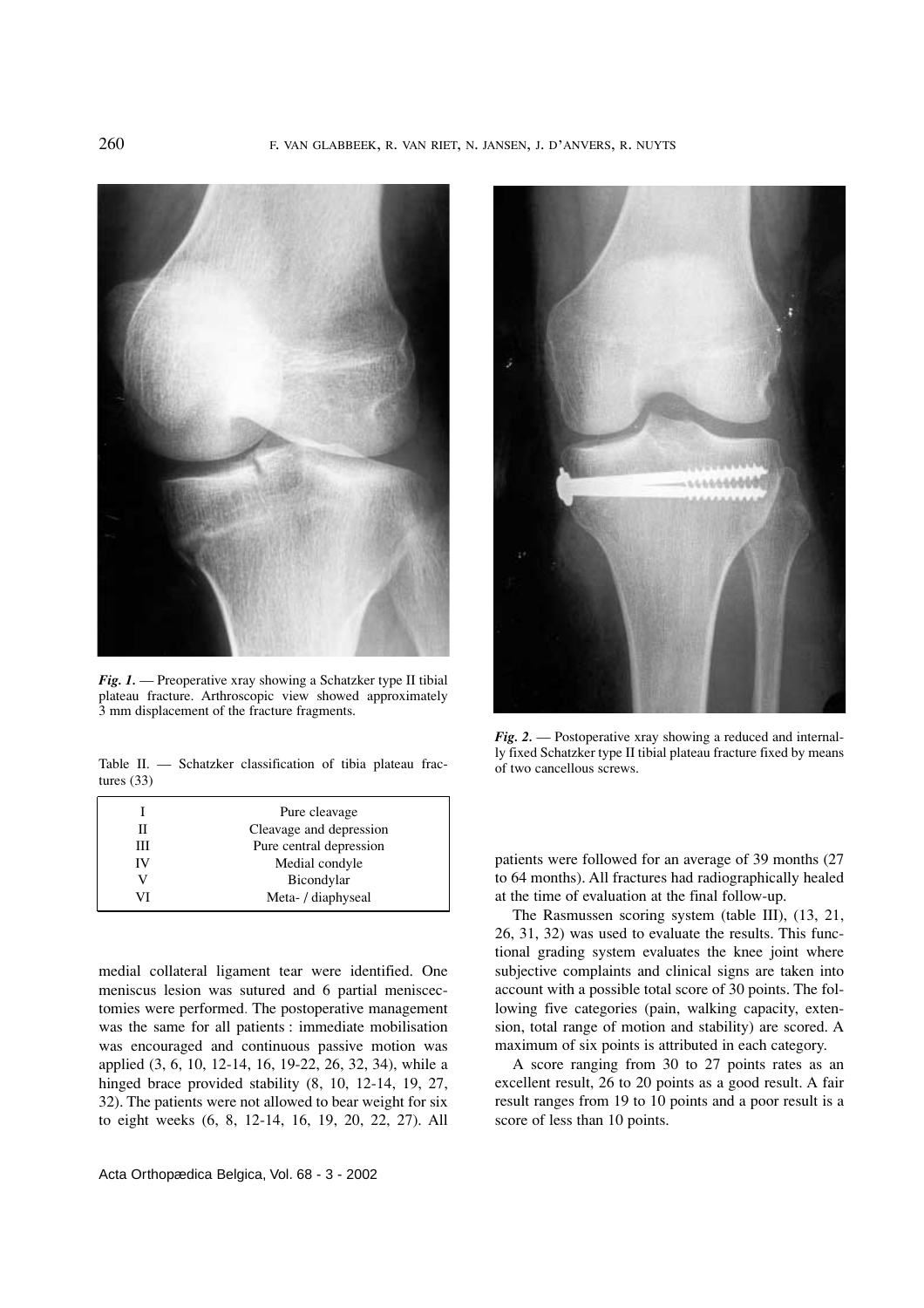| Criteria |                  | Score   | Total     | Grade     |
|----------|------------------|---------|-----------|-----------|
|          |                  |         |           |           |
|          | Pain             | $0 - 6$ | $27 - 30$ | Excellent |
|          | Walking capacity | $0 - 6$ | $20 - 26$ | Good      |
|          | Extension        | $2 - 6$ | $10-19$   | Fair      |
|          | Range of motion  | $0 - 6$ | < 10      | Poor      |
|          | Stability        | $2 - 6$ |           |           |
|          |                  |         |           |           |

Table III. — Grading system according to Rasmussen (31)

## **RESULTS**

All seven patients with a Schatzker type I fracture had an excellent result, irrespective of the associated lesions. Six out of nine patients with a Schatzker type II fracture, had an excellent result and two had a good result. In one case it was impossible to get a satisfactory reduction during the arthroscopic procedure due to the comminuted nature of the fracture and conversion to an open procedure was necessary in order to achieve an anatomical reduction. Although this patient was clinically rated as having an excellent outcome, we view this case as a failure of the arthroscopic procedure. The patient with a Schatzker type III fracture scored an excellent result. One excellent and one good result were achieved in the patients with a Schatzker type IV fracture. The one patient with a Schatzker type V fracture scored a fair result.

We experienced no complications due to the arthroscopic procedure. There was one case of peroneal nerve neurapraxia postoperatively, which resolved spontaneously. In our series, 50% of the patients had an associated intra-articular lesion. There was no correlation with the clinical outcome. Out of 20 patients, 18 scored an excellent (15 patients), or a good (3 patients) result. One patient scored a fair result. In one case we had to convert to an open procedure, this case was scored as a poor result for the arthroscopic procedure.

#### **DISCUSSION**

Arthroscopic procedures used in the treatment of certain types of tibial plateau fractures have good results (3, 8, 12, 13, 18-22, 26, 27, 34, 36). Although some authors believe that Schatzker type V and VI are not suitable for minimally invasive

treatment (21), Buchko *et al.* and Roerdink *et al*. even advocate the use of arthroscopy assisted management in some Schatzker type VI fractures (6,32). In combination with hybrid external fixation, it may be possible to treat all Schatzker types V and VI effectively with arthroscopic assistance. Further studies will have to confirm this. Mostly Schatzker type I,II,III and IV are treated with arthroscopic guidance (6, 13, 14, 27, 30, 32). According to Koval (24) arthroscopy is most useful in a Schatzker type III fracture with central depression.

Knee arthroscopy is very helpful in the detection and treatment of associated intra-articular lesions. The reported incidence of meniscal lesions associated with tibial plateau fractures ranges from 14% to 50% (10, 12, 13, 18-20, 24, 27, 32, 35). There seems to be no apparent correlation with a specific fracture type (35). Cruciate ligament injuries are reported in between 5% and 32% of cases (10, 12, 13, 18-20, 22, 24, 27, 32). Associated soft tissue injuries are found in between 23% and 56% (2, 6, 10, 20). Overall intra-articular injuries are reported up to 53.8% (34). We found soft tissue lesions in 50% of the patients in our series. Seven patients had a meniscus lesion (35%) and three patients (15%) had an anterior cruciate ligament injury. One patient sustained a combined, complete rupture of the anterior cruciate and medial collateral ligament.

In order to obtain a good result it is crucial to have these fractures anatomically reduced and aligned (3, 4, 6, 7, 12, 13, 15-24, 26, 27, 33, 34, 36). An important indication for operative treatment of these fractures is the evaluation of the intraarticular step-off or intra-articular displacement. However, the magnitude of critical displacement in the literature ranges considerably, from 1 mm to 10 mm (4, 7, 8, 12, 14, 16, 18, 26). The extent of intra-articular depression is difficult to evaluate through standard roentgenograms and a special "tibial plateau view" permits more accurate assessment of the depression (28). Usually there tends to be an underestimation of the intraarticular displacement of the lateral plateau on a standard x-ray (28). Figure 1 shows an example of minimal displacement on plain radiograph. Arthroscopy was performed on the basis of high clinical suspicion of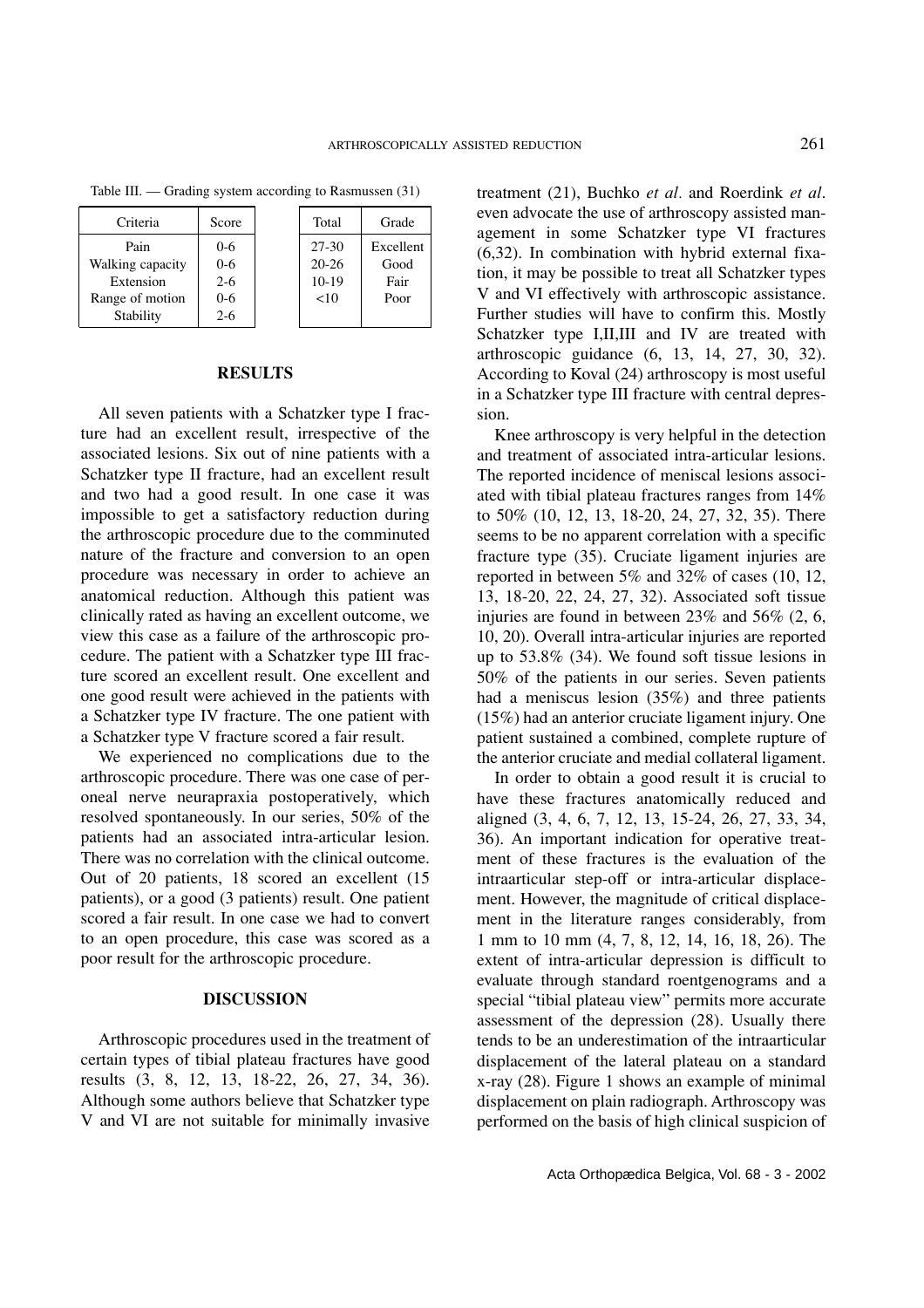a more extended intra-articular injury. This revealed a 3-mm depression of the fracture fragment. A CT-scan with three-dimensional reconstructions will give a better idea of the extent of the intra-articular displacement when compared to plain radiographs.

In order to have a quantitative appreciation of the relation between local pressure elevations and fracture reduction inaccuracy in tibial plateau fractures, Brown *et al* examined the contact stress distributions with the use of Fuji film on seven human cadaver knees (5). The authors created different intraarticular step-off lesions. Significant increase in peak local joint contact pressures was measured with a step-off greater than 1.5 mm. Therefore, we agree with Roerdink *et al.* (32) who stated that arthroscopic investigation is indicated in nearly every plateau tibial fracture. This makes it possible to debride the joint , treat associated meniscal injuries and reduce the fracture and reconstruct the articular surface even when it is minimally displaced.

Literature shows that Schatzker type I fractures are usually treated by screw fixation (6, 18, 19, 34, 40, 46), Schatzker type II fractures are mainly treated by screw fixation  $(6, 18, 19, 34, 40, 46)$  and sometimes with a buttress plate (46). Schatzker type III fractures are mostly fixed with screws (6, 18, 19) or a buttress plate (34, 46), Schatzker type IV fractures are usually managed with screws (34, 40, 46) or plates (34), Schatzker type V fractures and VI fractures are sometimes treated with screws (40) but usually in combination with a plate or external fixator (46).

In our department all Schatzker types I to IV fractures are reduced and fixed with one or two screws. In type V or VI fractures we first reconstruct the articular surface and the fragments are fixed with one or two screws. In a next step fracture stabilization is achieved with the aid of a plate or external fixator depending on the extent of the soft tissue damage. We are thus able to obtain a stable construct and allow immediate passive mobilisation and rehabilitation.

The treatment of associated meniscal lesions is important. In a study on osteoarthritis after tibial plateau fractures, 44% of 141 cases showed secondary osteoarthritis after 7.6 years of followup. Removal of a meniscus during the fracture repair resulted in secondary degeneration in 74%. When the menisci were intact, or repaired, only 37% showed secondary osteoarthritis (17). This is in agreement with other reports which state that meniscal lesions should be repaired if possible (6, 19, 20, 24, 34).

In a 77-year-old female we noted a torn degenerative medial meniscal lesion associated with a Schatzker type II fracture (case 11). We were unable to determine if the tear was purely degenerative, or occurred due to the traumatic insult (22).

A medio-lateral instability greater than  $10^{\circ}$  is associated with poor clinical results if no ligament reconstruction is performed (11). However, ligamentous reconstruction is more controversial with lesser degrees of instability. Associated medial collateral ligament reconstruction was not carried out in several studies, with satisfactory outcome (6, 12, 22, 24, 34). ACL reconstruction was not (34), or was sometimes (6, 10) performed.

Ligament reconstruction has been advocated if there is residual instability after fracture reduction and fixation (32). One patient (case 5) in the presented series underwent intra-articular ACL reconstruction 12 months after surgical treatment of a Schatzker type I fracture and associated MCL and ACL ruptures. This patient achieved an excellent final clinical result after 43 months despite a 5° residual medio-lateral instability in extension.No other patients had medio-lateral instability at the final follow-up . The other two patients (cases 2, 4) with an ACL rupture were treated conservatively with a good functional end result.

Peroneal nerve injuries have been reported in the literature after arthroscopic treatment of tibial plateau fractures (3, 10, 22, 36). We encountered this complication in one case. We believe this transient peroneal nerve injury occurred due to local swelling from the fracture hematoma. Acute compartment syndromes are a possible complication associated with the arthroscopically assisted treatment of tibial plateau fractures (1, 22). We had no such problems in our series, probably due to the gravity pressure fluid technique we used, minimising fluid pressure in the joint and extravasation in the surrounding tissues.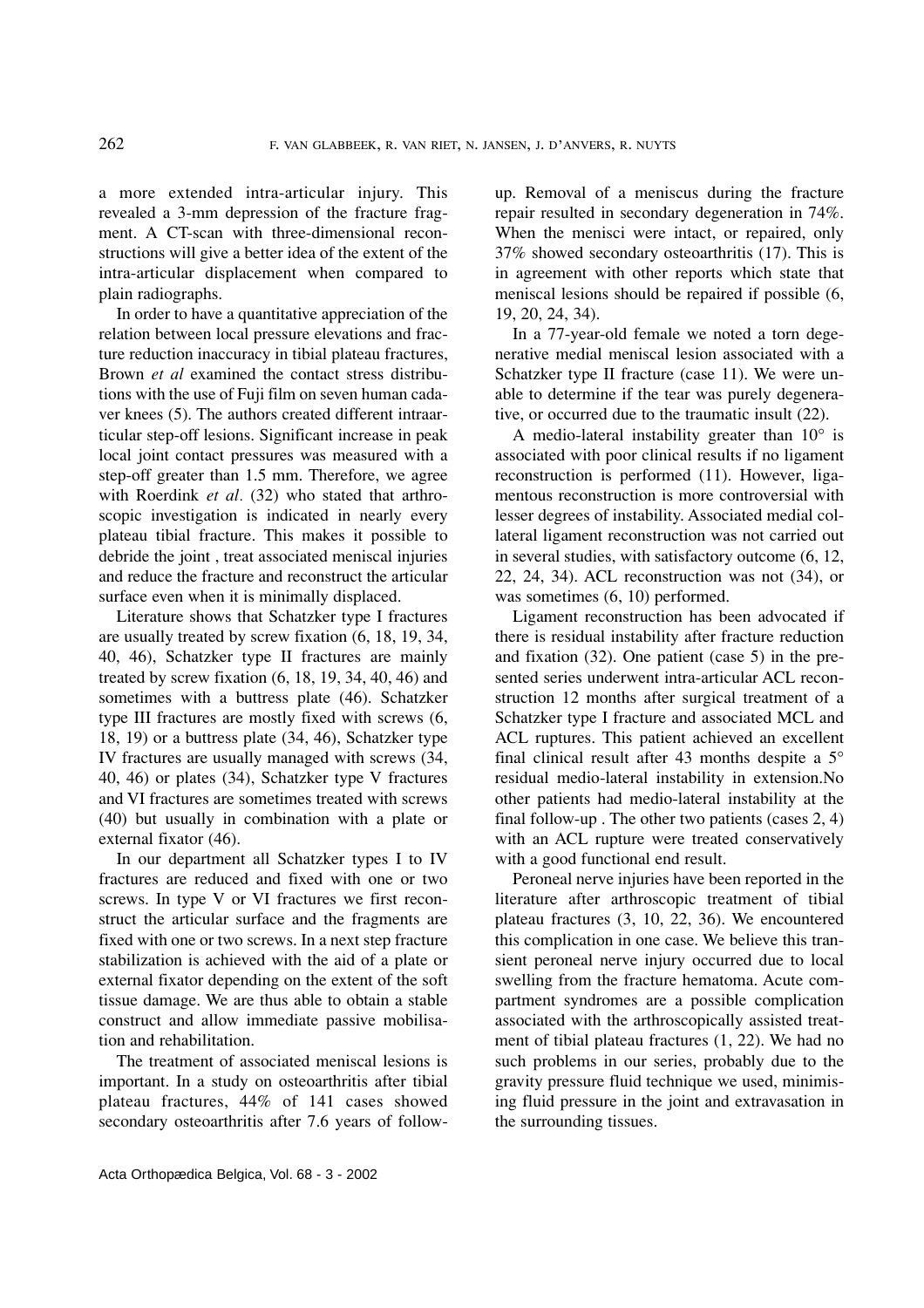Arthroscopically assisted reduction and fixation of tibial plateau fractures has several benefits, with little risk of complications. If the arthroscopic technique should fail, it is very easy to convert to an open procedure. This occurred in one of our patients, who ended with an excellent result.

Overall, our study shows excellent results in Schatzker types I and III, and good results in Schatzker types II and IV fractures. We used the Schatzker classification in our study with a mean follow-up of 39 months, the only other study using the same classification with approximately the same follow-up (32) dealt with patients older than 55 years. Our series consisted of a younger population (mean age : 49 years). Although the surgical technique we used to reconstruct the articular surface has already been described (6, 12, 14, 27, 29, 34), our study confirmed its usefulness resulting in good functional end results without major complications. We feel that arthroscopic assistance in reduction and fixation of tibial plateau fractures offers a safe and effective alternative to classic open treatment in Schatzker types I to IV.

#### **REFERENCES**

- 1. Belanger M., Fadale P. Compartment syndrome of the leg after arthroscopic examination of a tibial plateau fracture. Case report and review of the literature. Arthroscopy, 1997, 13, 646-651.
- 2. Bennet W. F., Browner B. Tibial plateau fractures : a study of associated soft tissue injuries. J. Orthop .Trauma, 1994, 8, 183-188.
- 3. Bernfeld B., Kligman M., Roffman M. Arthroscopic assistance for unselected tibial plateau fractures. Arthroscopy, 1996, 12, 598-602.
- 4. Blokker C. P., Rorabeck C. H., Bourne R. B. Tibial plateau fractures. An analysis of results of treatment in 60 patients. Clin. Orthop., 1984, 182, 193-199.
- 5. Brown T. D., Anderson D. D., Nepola J. V., Singerman R. J., Pedersen D. R., Brand R. A. Contact stress aberrations following imprecise reduction of simple tibial plateau fractures. J. Orthop. Res., 1988, 6, 851-862.
- 6. Buchko G. M., Johnson D. H. Arthroscopy assisted operative management of tibial plateau fractures. Clin. Orthop., 1996, 332, 29-36.
- 7. Burri C., Bartzke G., Coldewey J., Muggler E. Fractures of the tibial plateau. Clin. Orthop., 1979, 138, 84-93.
- 8. Carr D. E. Arthroscopically assisted stabilization of tibial plateau fractures. Techniques Orthop., 1991, 6, 55-57.
- 9. Carro L. P. Arthroscopic management of tibial plateau fractures : special techniques. Arthroscopy, 1997, 13, 265-267.
- 10. Caspari R. B., Hutton P. M., Whipple T. L., Meyers J. F. The role of arthroscopy in the management of tibial plateau fractures. Arthroscopy, 1985, 1, 76-82.
- 11. Delamarter R. B., Hohl M., Hopp E. Ligament injuries associated with tibial plateau fractures. Clin. Orthop., 1990, 250, 226-233.
- 12. Fowble C. D., Zimmer J. W., Schepsis A. A. The role of arthroscopy in the assessment and treatment of tibial plateau fractures. Arthroscopy, 1993, 9, 584-590.
- 13. Gill T. J., Moezzi D. M., Oates K. M., Sterett W. I. Arthroscopic reduction and internal fixation of tibial plateau fractures in skiing. Clin. Orthop., 2001, 383, 243-249.
- 14. Guanche C. A., Markman A. W. Arthroscopic management of tibial plateau fractures. Arthroscopy ,1993, 9, 467-471.
- 15. Handelberg F., Casteleyn P. P., DeRoeck P. Arthroscopic assessment and treatment of tibial plateau fractures. Arthroscopy, 1991, 7, 318.
- 16. Holzach P., Matter P., Minter J. Arthroscopically assisted treatment of lateral tibial plateau fractures in skiers : use of a cannulated reduction system. J. Orthop. Trauma, 1994, 8, 273-281.
- 17. Honkonen S. E. Degenerative arthritis after tibial plateau fractures. J. Orthop. Trauma, 1995, 9, 273-277.
- 18. Itokazu M., Matsunaga T. Arthroscopic restoration of depressed tibial plateau fractures using bone and hydroxyapatite grafts. Arthroscopy, 1993, 9, 103-108.
- 19. Itokazu M., Matsunaga T., Ishii M., Kusakabe H. Use of arthroscopy and interporous hydroxyapatite as a bone graft substitute in tibial plateau fractures. Arch. Orthop. Trauma Surg., 1996, 115, 45-48.
- 20. Jennings J. E. Arthroscopic management of tibial plateau fractures. Arthroscopy, 1985, 1, 160-168.
- 21. Keogh P., Kelly C., Cashman W. F., McGuiness A. J., O'Rourke S. K. Percutaneous screw fixation of tibial plateau fractures. Injury, 1992, 23, 387-389.
- 22. Kiefer H., Zivaljevic N., Imbriglia J. E. Arthroscopic reduction and internal fixation (ARIF) of lateral tibial plateau fractures. Knee Surg. Sports Traumatol. Arthrosc., 2001, 9, 167-172.
- 23. Kohut M., Leyvraz P. F. Cartilaginous, meniscal and ligamentous lesions in the prognosis of tibial plateau fractures. Acta Orthop. Belg., 1994, 60, 81-88.
- 24. Koval K. J., Helfet D. L. Tibial plateau fractures : Evaluation and treatment. J. Am. Acad. Orthop. Surg., 1995, 3, 86-94.
- 25. Lemon R. A., Bartlett D. H. Arthroscopy assisted internal fixation of certain fractures about the knee. J. Trauma, 1985, 25, 355-358.
- 26. Lobenhoffer P., Schulze M., Gerich T., Latterman C., Tscherne H. Closed reduction/ percutaneous fixation of tibial plateau fractures : Arthroscopic versus fluoroscopic control of reduction. J. Orthop. Trauma, 1999, 13, 426- 431.

Acta Orthopædica Belgica, Vol. 68 - 3 - 2002